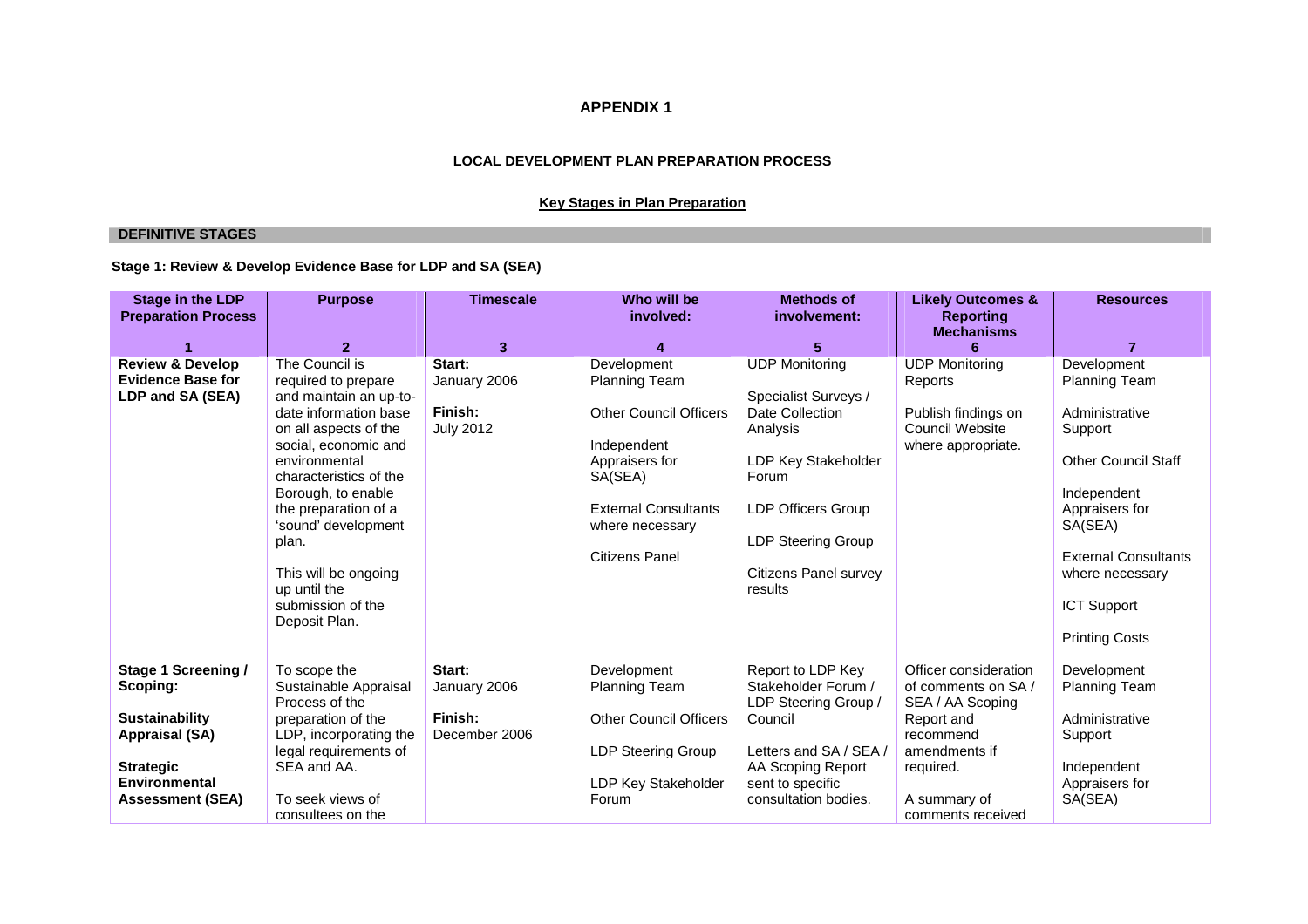| <b>Stage in the LDP</b><br><b>Preparation Process</b> | <b>Purpose</b>                            | <b>Timescale</b> | Who will be<br>involved:                                                                                                                                                                                                                                                                                                                                                              | <b>Methods of</b><br>involvement:                                                                                                                                                     | <b>Likely Outcomes &amp;</b><br><b>Reporting</b><br><b>Mechanisms</b>                                                                                                                                                                                  | <b>Resources</b>                                                                           |
|-------------------------------------------------------|-------------------------------------------|------------------|---------------------------------------------------------------------------------------------------------------------------------------------------------------------------------------------------------------------------------------------------------------------------------------------------------------------------------------------------------------------------------------|---------------------------------------------------------------------------------------------------------------------------------------------------------------------------------------|--------------------------------------------------------------------------------------------------------------------------------------------------------------------------------------------------------------------------------------------------------|--------------------------------------------------------------------------------------------|
|                                                       | $\mathbf{2}$                              | 3                | 4                                                                                                                                                                                                                                                                                                                                                                                     | 5 <sup>5</sup>                                                                                                                                                                        |                                                                                                                                                                                                                                                        | 7                                                                                          |
| Appropriate<br><b>Assessment (AA)</b>                 | content of the Stage 1<br>Scoping Report. |                  | Council<br>All Specific<br>consultation Bodies<br>(which includes)<br>Environmental<br><b>Consultation Bodies</b><br>defined under the<br><b>SEA Regulations)</b><br><b>UK Government</b><br>Departments<br><b>General Consultation</b><br><b>Bodies</b><br><b>Other Consultees</b><br>(Including General<br>Public and consult<br>PINS).<br>Independent<br>Appraisers for<br>SA(SEA) | Letters sent to all<br>other consultees.<br>Advert Placed in<br>Press<br>Copy of SA / SEA /<br>AA Scoping Report<br>placed on Council<br>Web Site and placed<br>at Deposit locations. | with SA / SEA / AA<br>Scoping Report<br>presented to LDP<br>Steering Group.<br>A summary of<br>comments received<br>with SA / SEA / AA<br>Scoping Report<br>presented to Council.<br>Council resolution to<br>approve SA / SEA /<br>AA Scoping Report. | <b>ICT Support</b><br><b>Printing Costs</b><br>Postage Costs<br><b>Advertisement Costs</b> |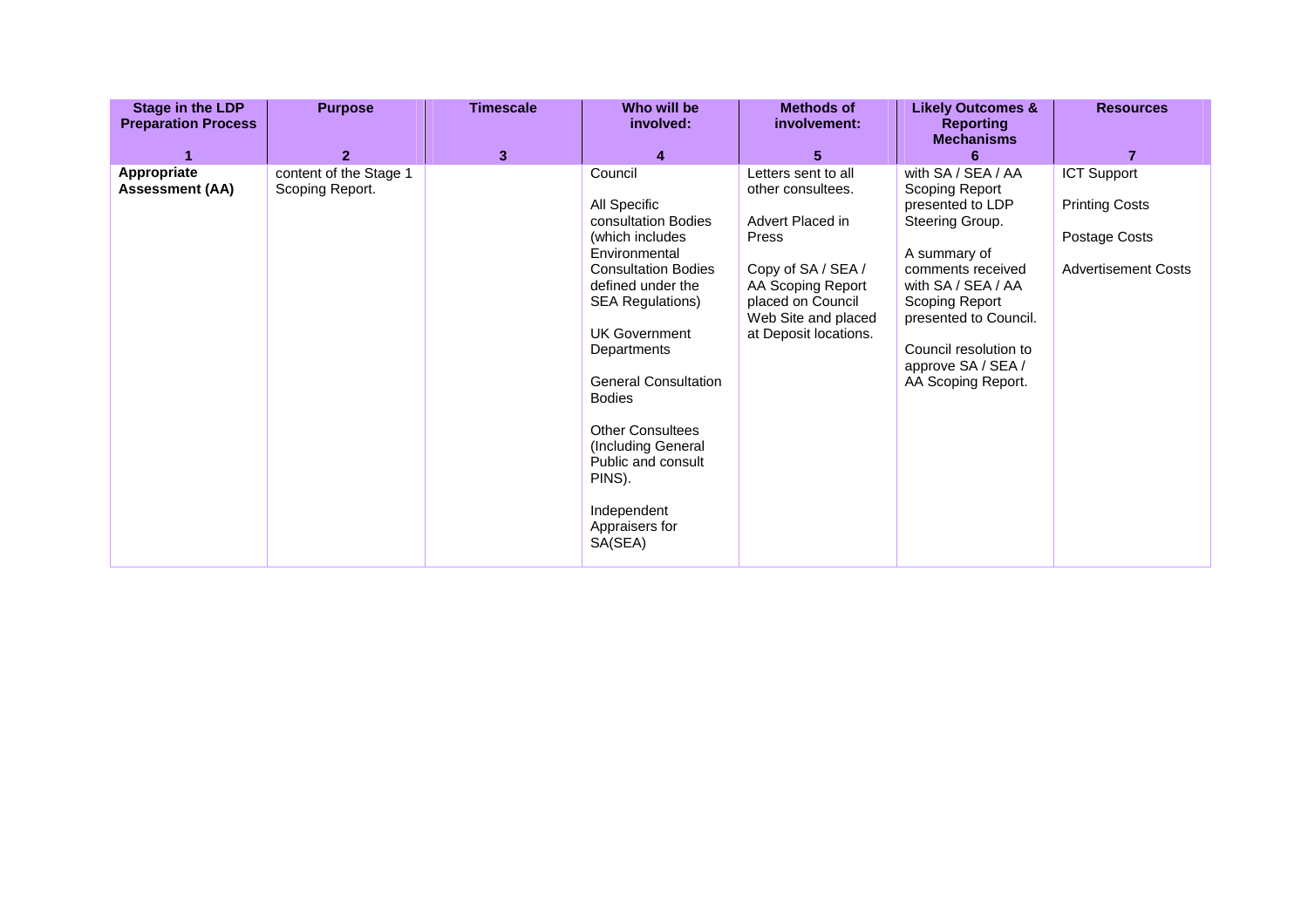## **Stage 2: Delivery Agreement (Regulation 9)**

| <b>Stage in the LDP</b><br><b>Preparation Process</b>                                                                                                                                                                                                        | <b>Purpose</b>                                                                                                                                                                                                              | <b>Timescale</b>                                                                                                                   | Who will be<br>involved:                                                                                                                                                                                                                                                                                                                                                                     | <b>Methods of</b><br>involvement:                                                                                                                                                                                                                                                                                                                                                                | <b>Likely Outcomes &amp;</b><br><b>Reporting</b><br><b>Mechanisms</b>                                                                                                                                                                                                                                                                                                                                                                           | <b>Resources</b>                                                                                                                                                                          |
|--------------------------------------------------------------------------------------------------------------------------------------------------------------------------------------------------------------------------------------------------------------|-----------------------------------------------------------------------------------------------------------------------------------------------------------------------------------------------------------------------------|------------------------------------------------------------------------------------------------------------------------------------|----------------------------------------------------------------------------------------------------------------------------------------------------------------------------------------------------------------------------------------------------------------------------------------------------------------------------------------------------------------------------------------------|--------------------------------------------------------------------------------------------------------------------------------------------------------------------------------------------------------------------------------------------------------------------------------------------------------------------------------------------------------------------------------------------------|-------------------------------------------------------------------------------------------------------------------------------------------------------------------------------------------------------------------------------------------------------------------------------------------------------------------------------------------------------------------------------------------------------------------------------------------------|-------------------------------------------------------------------------------------------------------------------------------------------------------------------------------------------|
| 1                                                                                                                                                                                                                                                            | 2 <sup>1</sup>                                                                                                                                                                                                              | 3                                                                                                                                  | 4                                                                                                                                                                                                                                                                                                                                                                                            | $\overline{\mathbf{5}}$                                                                                                                                                                                                                                                                                                                                                                          | 6                                                                                                                                                                                                                                                                                                                                                                                                                                               | $\overline{7}$                                                                                                                                                                            |
| <b>Draft Delivery</b><br><b>Agreement</b><br>The Draft Delivery<br>Agreement comprises<br>the Local Planning<br>Authority's proposed<br>timetable for the<br>preparation of the<br>LDP together with its<br>Community<br><b>Involvement Scheme</b><br>(CIS). | To inform<br>stakeholders that the<br>Council is preparing a<br>LDP and seek<br>community<br>involvement.<br>To seek Views of<br>stakeholders and<br>consultees on the<br>content of the Draft<br><b>Delivery Agreement</b> | Start:<br>April 2006<br><b>Finish</b><br>September 2006<br>5 week consultation<br>period within August<br>2006 - September<br>2006 | Development<br>Planning Team<br><b>Other Council Officers</b><br><b>LDP Steering Group</b><br>LDP Key Stakeholder<br>Forum<br>Council<br>All Specific<br>consultation Bodies<br><b>UK Government</b><br>Departments<br><b>General Consultation</b><br><b>Bodies</b><br><b>Other Consultees</b><br><b>Bodies (Including</b><br>General Public and<br>consult Planning<br>Inspectorate (PINS)) | Report to:<br>LDP Key Stakeholder<br>Forum<br><b>LDP Steering Group</b><br>Council<br>Letters and Draft<br><b>Delivery Agreement</b><br>sent to specific<br>consultation bodies.<br>Letters sent to all<br>other consultees.<br>Notice of<br>Commencement of<br>LDP Preparation, then<br><b>Draft Delivery</b><br>Agreement placed on<br>Council's Web Site.<br>Press Release /<br>Advertisement | Any comments will be<br>considered and Draft<br><b>Delivery Agreement</b><br>amended if required.<br>A summary of<br>comments received<br>with Delivery<br>Agreement presented<br>to LDP Steering<br>Group.<br>A summary of<br>comments received<br>with Delivery<br>Agreement presented<br>to Council.<br>Council resolution will<br>be requested to<br>approve the (revised)<br>Delivery Agreement<br>for submission to<br>National Assembly. | Development<br>Planning Team<br>Administrative<br>Support<br><b>Other Council Staff</b><br><b>ICT Support</b><br><b>Printing Costs</b><br>Postage Costs<br>Press / Advertisement<br>Costs |
| Submission of<br><b>Delivery Agreement</b><br>to the National<br><b>Assembly for Wales</b>                                                                                                                                                                   | To seek formal<br>agreement of the<br>Delivery Agreement<br>and Community<br>Involvement Scheme.                                                                                                                            | Start:<br>October 2006<br>Finish:<br>December 2006                                                                                 | Development<br>Planning Team<br>Welsh Assembly<br>Government<br>Council                                                                                                                                                                                                                                                                                                                      | Formal Submission of<br>Delivery Agreement to<br>National Assembly for<br>Wales.                                                                                                                                                                                                                                                                                                                 | Report advising<br>Council of the<br>National Assembly<br>approval of Delivery<br>Agreement.                                                                                                                                                                                                                                                                                                                                                    | Development<br>Planning Team<br>Administrative<br>Support                                                                                                                                 |
| <b>Publication of</b><br>agreed Delivery<br><b>Agreement</b>                                                                                                                                                                                                 | To inform consultees<br>and PINS of the<br>content and<br>availability of the                                                                                                                                               | January 2007                                                                                                                       | Development<br>Planning Team<br><b>Other Council Officers</b>                                                                                                                                                                                                                                                                                                                                | Letters and approved<br><b>Delivery Agreement</b><br>sent to specific<br>consultation bodies.                                                                                                                                                                                                                                                                                                    | <b>Publish Delivery</b><br>Agreement.<br>Copies of agreed                                                                                                                                                                                                                                                                                                                                                                                       | Development<br>Planning Team<br>Administrative                                                                                                                                            |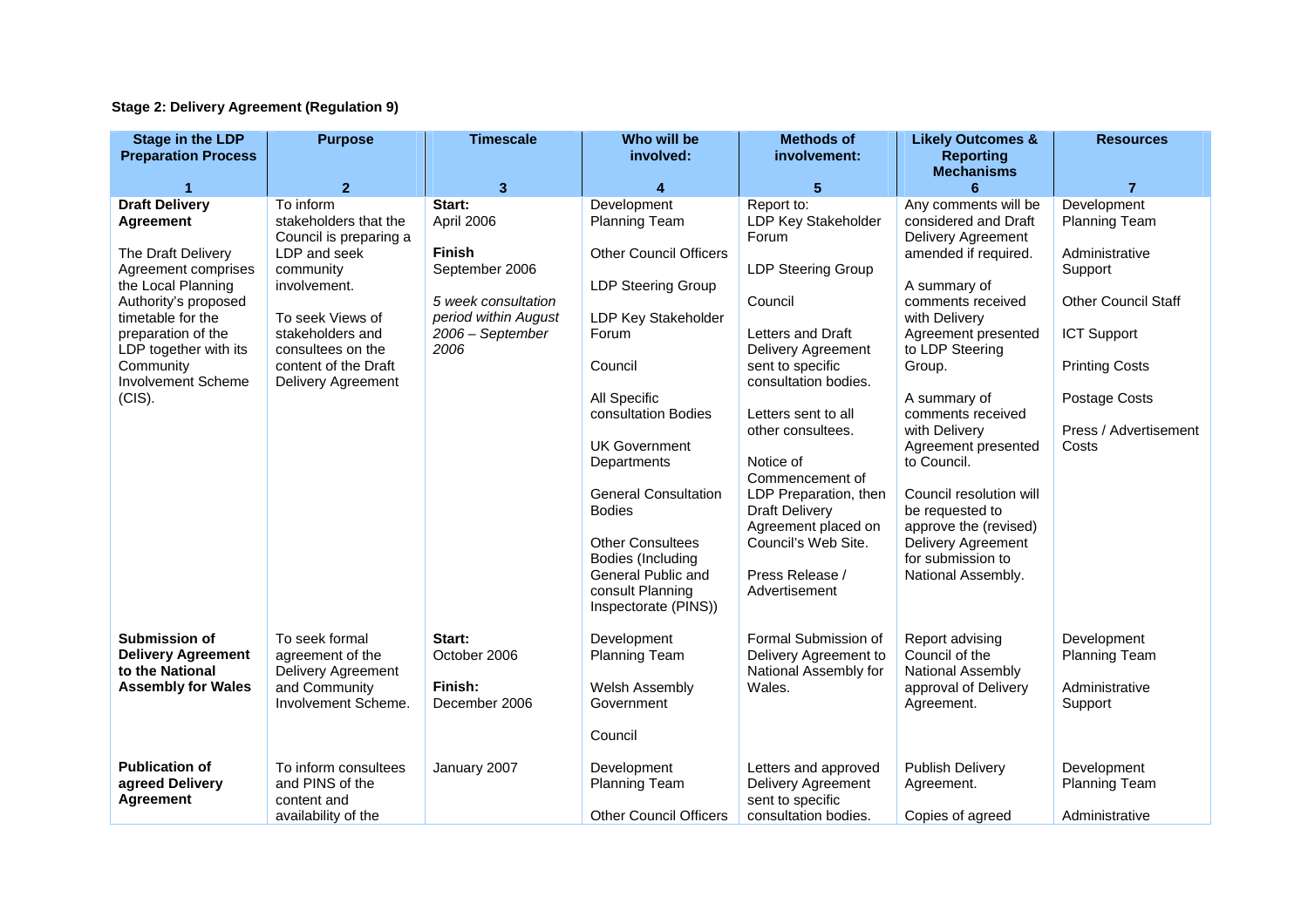| <b>Stage in the LDP</b><br><b>Preparation Process</b> | <b>Purpose</b>                | <b>Timescale</b> | Who will be<br>involved:                                                                                                                                                                                                                                          | <b>Methods of</b><br>involvement:                                                  | <b>Likely Outcomes &amp;</b><br><b>Reporting</b><br><b>Mechanisms</b>                   | <b>Resources</b>                                                                                      |
|-------------------------------------------------------|-------------------------------|------------------|-------------------------------------------------------------------------------------------------------------------------------------------------------------------------------------------------------------------------------------------------------------------|------------------------------------------------------------------------------------|-----------------------------------------------------------------------------------------|-------------------------------------------------------------------------------------------------------|
| 1                                                     | $\overline{2}$                | $\mathbf{3}$     | $\overline{\mathbf{4}}$                                                                                                                                                                                                                                           | $5\phantom{.0}$                                                                    | 6                                                                                       | $\overline{7}$                                                                                        |
|                                                       | agreed Delivery<br>Agreement. |                  | LDP Steering Group<br>LDP Key Stakeholder<br>Forum<br>Council<br>All Specific<br>consultation Bodies<br><b>UK Government</b><br>Departments<br><b>General Consultation</b><br><b>Bodies</b><br><b>Other Consultees</b><br>(Including General<br>Public and PINS). | Letters sent to all<br>other consultees.<br>Press Release / Local<br>Advertisement | Delivery Agreement<br>placed on Council<br>Web Site and placed<br>at Deposit locations. | Support<br><b>ICT Support</b><br><b>Printing Costs</b><br>Postage Costs<br><b>Advertisement Costs</b> |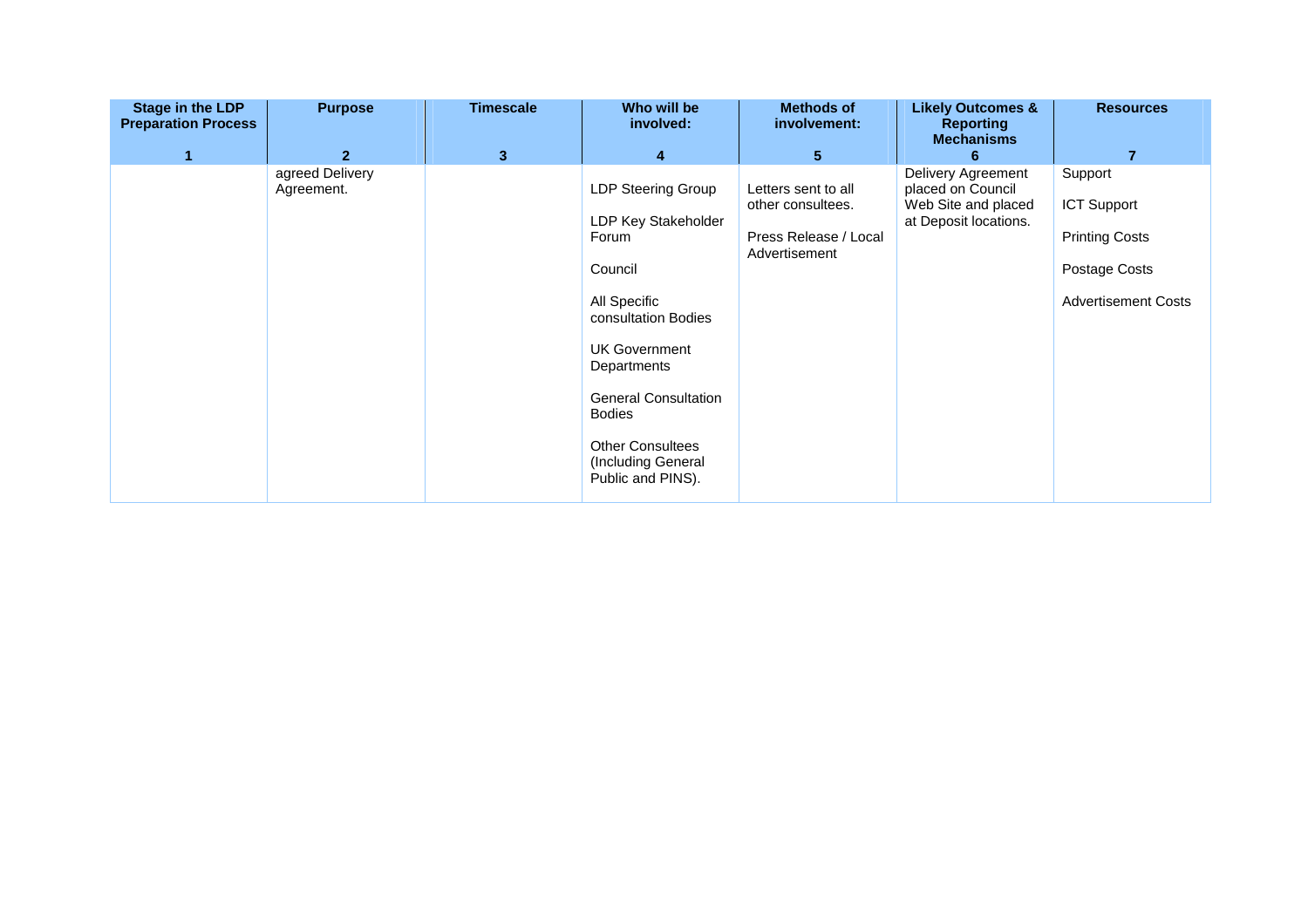**Stage 3: Pre-Deposit LDP Participation & Consultation (Regulation 14/15/16)** 

| <b>Stage in the LDP</b><br><b>Preparation Process</b>                                            | <b>Purpose</b>                                                                                                                                                                                                                                                                                                                                | <b>Timescale</b>                                      | Who will be<br>involved:                                                                                                                                                                                                        | <b>Methods of</b><br>involvement:                                                          | <b>Likely Outcomes &amp;</b><br><b>Reporting</b><br><b>Mechanisms</b>                                                                                                                                                                                                                                                                                                 | <b>Resources</b>                                                                                                                                                                                                                                     |
|--------------------------------------------------------------------------------------------------|-----------------------------------------------------------------------------------------------------------------------------------------------------------------------------------------------------------------------------------------------------------------------------------------------------------------------------------------------|-------------------------------------------------------|---------------------------------------------------------------------------------------------------------------------------------------------------------------------------------------------------------------------------------|--------------------------------------------------------------------------------------------|-----------------------------------------------------------------------------------------------------------------------------------------------------------------------------------------------------------------------------------------------------------------------------------------------------------------------------------------------------------------------|------------------------------------------------------------------------------------------------------------------------------------------------------------------------------------------------------------------------------------------------------|
|                                                                                                  | $\mathbf{2}$                                                                                                                                                                                                                                                                                                                                  | $\mathbf{3}$                                          | 4                                                                                                                                                                                                                               | $5\phantom{.0}$                                                                            | 6                                                                                                                                                                                                                                                                                                                                                                     | $\overline{7}$                                                                                                                                                                                                                                       |
| <b>Identification of</b><br>candidate sites and<br><b>Publication of Site</b><br><b>Register</b> | As part of developing<br>the evidence base,<br>the Council will<br>engage with<br>stakeholders and the<br>public in identifying<br>candidate sites to<br>produce a Site<br>Register.<br>Assessment criteria<br>will be provided to<br>facilitate this. The Site<br>Register will be used<br>to inform the Visioning<br>and Strategic Options. | Start:<br>October 2006<br>Finish:<br><b>June 2007</b> | Development<br>Planning Team,<br>All Specific<br><b>Consultation Bodies,</b><br><b>UK Government</b><br>Departments<br><b>General Consultation</b><br><b>Bodies</b><br><b>Other Consultees</b><br>(Including general<br>public) | Written Information<br>dissemination via post<br>and email<br>Notices,<br>Website<br>Press | Develop and produce<br>a site register to<br>inform the Visioning<br>and Strategic Options                                                                                                                                                                                                                                                                            | Development<br>Planning Team,<br>ICT Support,<br><b>Printing Costs</b><br>Postage Costs                                                                                                                                                              |
| Visioning &<br><b>Strategic Options</b><br>SA/SEA                                                | To develop a clear<br>vision for the County<br>Borough and consider<br>strategic options for<br>the LDP.                                                                                                                                                                                                                                      | Start:<br>January 2007<br>Finish:<br>November 2007    | Development<br><b>Planning Team</b><br>LDP Officers Group,<br><b>Other Officers</b><br>LDP Key Stakeholder<br>Forum<br><b>LDP Steering Group</b><br>Council<br>Independent<br>Appraisers for<br>SA(SEA)                         | Meetings<br>Workshops<br>Written Information<br>dissemination via post<br>and e-mail.      | Consider feedback<br>from Stakeholders.<br>Report on Visioning<br>and Strategic Options<br>to Council.<br>Report on SA (SEA)<br>of Options to Council.<br>Agreed Vision and<br><b>Strategic Options</b><br>published on Council<br>Web Site and placed<br>at Deposit Locations.<br>All Documentation<br>placed on the Council<br>Website and at<br>Deposit locations. | Development<br><b>Planning Team</b><br>Administrative<br>Support<br><b>Other Council Staff</b><br>Independent<br>Appraisers for<br>SA(SEA<br><b>External Consultants</b><br>where necessary<br>ICT support<br><b>Printing Costs</b><br>Postage Costs |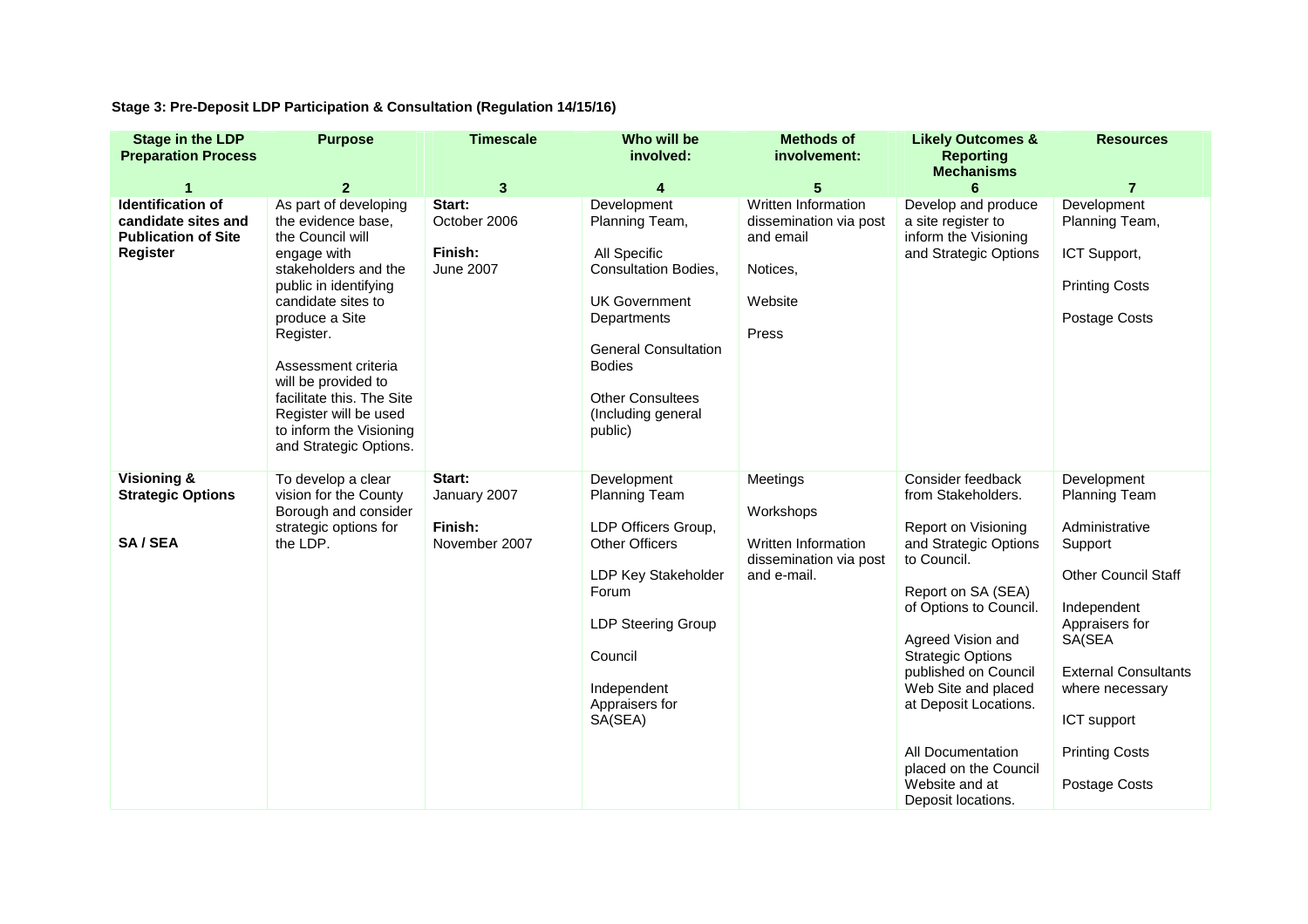| <b>Stage in the LDP</b><br><b>Preparation Process</b>                                                                                       | <b>Purpose</b>                                                                                                                                                                                                                                                                                                                              | <b>Timescale</b>                                                                                                             | Who will be<br>involved:                                                                                                                                                                                                                                                                                                                                                | <b>Methods of</b><br>involvement:                                                                                                                                                                                                                                                                                                                                                                              | <b>Likely Outcomes &amp;</b><br><b>Reporting</b><br><b>Mechanisms</b>                                                                                                                                                                                    | <b>Resources</b>                                                                                                                                                                                                                                                                   |
|---------------------------------------------------------------------------------------------------------------------------------------------|---------------------------------------------------------------------------------------------------------------------------------------------------------------------------------------------------------------------------------------------------------------------------------------------------------------------------------------------|------------------------------------------------------------------------------------------------------------------------------|-------------------------------------------------------------------------------------------------------------------------------------------------------------------------------------------------------------------------------------------------------------------------------------------------------------------------------------------------------------------------|----------------------------------------------------------------------------------------------------------------------------------------------------------------------------------------------------------------------------------------------------------------------------------------------------------------------------------------------------------------------------------------------------------------|----------------------------------------------------------------------------------------------------------------------------------------------------------------------------------------------------------------------------------------------------------|------------------------------------------------------------------------------------------------------------------------------------------------------------------------------------------------------------------------------------------------------------------------------------|
|                                                                                                                                             | $\overline{2}$                                                                                                                                                                                                                                                                                                                              | 3                                                                                                                            | 4                                                                                                                                                                                                                                                                                                                                                                       | 5                                                                                                                                                                                                                                                                                                                                                                                                              | 6                                                                                                                                                                                                                                                        | $\overline{7}$                                                                                                                                                                                                                                                                     |
| <b>Preferred Strategy</b><br>and Spatial<br><b>Implications</b><br>(including draft SPG<br>Programme)<br>SA/SEA                             | To agree a Preferred<br>Strategy for the LDP<br>and express its<br>Spatial implications in<br>the Pre-Deposit<br>Proposals.<br>To identify subjects /<br>areas for SPG<br>production.<br>To provide<br>Consultees.<br>stakeholders and<br>others, with an<br>opportunity to view<br>and propose changes<br>to the Pre-Deposit<br>Proposals. | Start:<br>December 2007<br>Finish:<br><b>March 2009</b><br>6 week consultation<br>period within January<br>2009 - March 2009 | Development<br>Planning Team<br><b>LDP Officers Group</b><br>LDP Key Stakeholder<br>Forum<br><b>LDP Steering Group</b><br>Council<br>Independent<br>Appraisers for<br>SA(SEA)<br>All Specific<br>consultation Bodies<br><b>UK Government</b><br>Departments<br><b>General Consultation</b><br><b>Bodies</b><br><b>Other Consultees</b><br>(Including General<br>Public) | Meetings<br>Exhibitions<br>Workshops<br>Written Information<br>dissemination via post<br>and e-mail.<br>Letters and Pre-<br>Deposit Proposals<br>sent to Specific<br><b>Consultation Bodies.</b><br>Letters sent to all<br>other consultees.<br>Copies of Pre-Deposit<br>Proposals and<br>associated documents<br>published on Council<br>Web Site and placed<br>at Deposit locations.<br>Local Advertisement. | Council to approve<br>Pre-Deposit Proposals<br>and draft SPG<br>Programme and place<br>on the Council<br>Website and at all<br>Deposit locations for<br>at least 6 weeks.<br>Deposit SA / SEA<br>Report simultaneously<br>with Pre-Deposit<br>Proposals. | Development<br><b>Planning Team</b><br>Administrative<br>Support<br><b>Other Council Staff</b><br>Independent<br>Appraisers for<br>SA(SEA<br><b>External Consultants</b><br>where necessary<br>ICT support<br><b>Printing Costs</b><br>Postage Costs<br><b>Advertisement Costs</b> |
| <b>Assessment of</b><br>responses to Pre-<br><b>Deposit Proposals</b><br>and production of<br>'Initial Consultation<br>Report'.<br>SA / SEA | Enable the Council to<br>consider the response<br>to the Pre-Deposit<br>Proposals and amend<br>if appropriate.<br>SA/SEA of amended<br>Pre-Deposit Proposals<br>ready for Deposit.                                                                                                                                                          | Start:<br>March 2009<br>Finish:<br>October 2009                                                                              | Development<br><b>Planning Team</b><br><b>LDP Steering Group</b><br>Council<br><b>Other Council Officers</b>                                                                                                                                                                                                                                                            | Written Information<br>dissemination via post<br>and e-mail<br>Meetings<br>Workshops<br>Copies of relevant<br>documentation placed<br>on Council Web Site                                                                                                                                                                                                                                                      | Assess Responses<br>received and produce<br>'Initial Consultation<br>Report'.<br>Approval of Initial<br><b>Consultation Report</b><br>by Council<br>Advise all<br>Stakeholders of                                                                        | Development<br><b>Planning Team</b><br>Administrative<br>Support<br><b>Other Council Staff</b><br>Independent<br>Appraisers for<br>SA(SEA)                                                                                                                                         |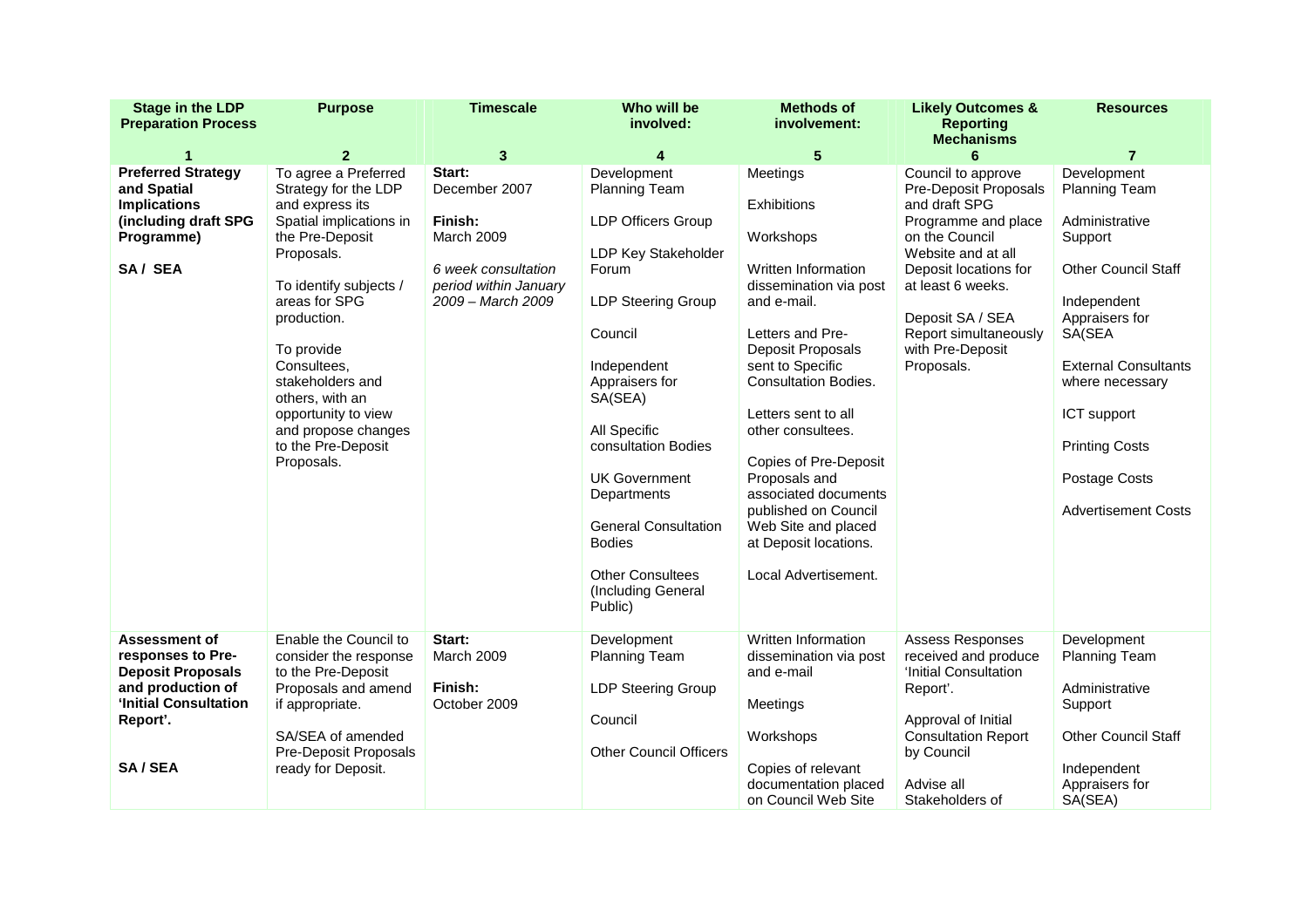| <b>Stage in the LDP</b><br><b>Preparation Process</b> | <b>Purpose</b> | <b>Timescale</b> | Who will be<br>involved: | <b>Methods of</b><br>involvement:                        | <b>Likely Outcomes &amp;</b><br><b>Reporting</b><br><b>Mechanisms</b>                                                                                     | <b>Resources</b>                                                                                                                      |
|-------------------------------------------------------|----------------|------------------|--------------------------|----------------------------------------------------------|-----------------------------------------------------------------------------------------------------------------------------------------------------------|---------------------------------------------------------------------------------------------------------------------------------------|
|                                                       | $\mathbf{2}$   | $\mathbf{3}$     | 4                        | 5.                                                       |                                                                                                                                                           |                                                                                                                                       |
|                                                       |                |                  |                          | and at all Deposit<br>locations.<br>Local Advertisement. | availability of Initial<br>Consultation report.<br>Initial Consultation<br>Report published on<br>Council Web Site and<br>placed at Deposit<br>Locations. | <b>External Consultants</b><br>where necessary<br>ICT support<br><b>Printing Costs</b><br>Postage Costs<br><b>Advertisement Costs</b> |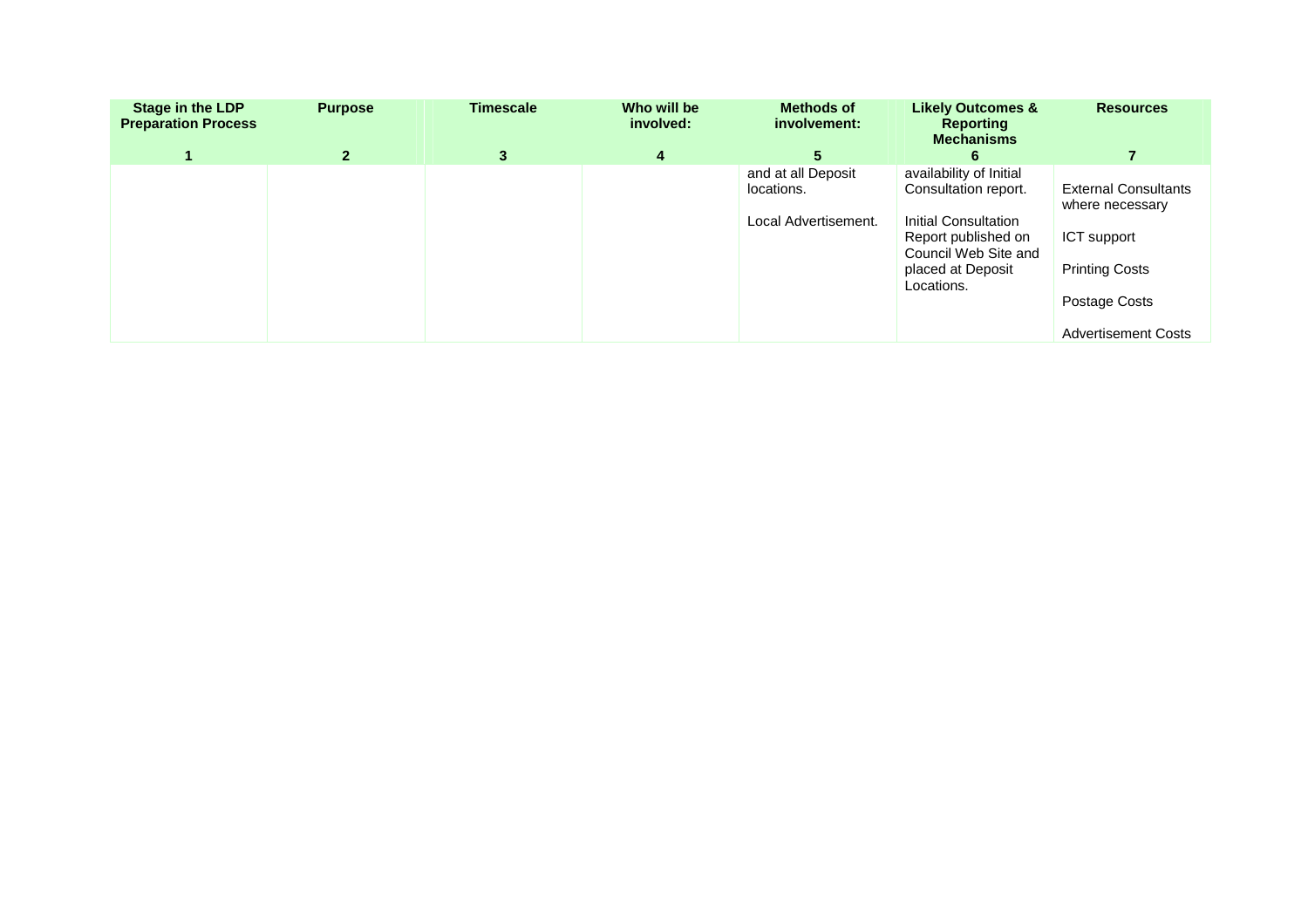# **Stage 4: Deposit LDP (Regulation 17)**

| <b>Stage in the LDP</b><br><b>Preparation Process</b>                                                                                                                                                                                                               | <b>Purpose</b>                                                                                                                                 | <b>Timescale</b>                                                                                                                    | Who will be<br>involved:                                                                                                                                                                                                                                                  | <b>Methods of</b><br>involvement:                                                                                                                                                                                                                                                                                                                                                   | <b>Likely Outcomes &amp;</b><br><b>Reporting</b><br><b>Mechanisms</b>                                                                                                                                                                   | <b>Resources</b>                                                                                                                                                                                                           |
|---------------------------------------------------------------------------------------------------------------------------------------------------------------------------------------------------------------------------------------------------------------------|------------------------------------------------------------------------------------------------------------------------------------------------|-------------------------------------------------------------------------------------------------------------------------------------|---------------------------------------------------------------------------------------------------------------------------------------------------------------------------------------------------------------------------------------------------------------------------|-------------------------------------------------------------------------------------------------------------------------------------------------------------------------------------------------------------------------------------------------------------------------------------------------------------------------------------------------------------------------------------|-----------------------------------------------------------------------------------------------------------------------------------------------------------------------------------------------------------------------------------------|----------------------------------------------------------------------------------------------------------------------------------------------------------------------------------------------------------------------------|
|                                                                                                                                                                                                                                                                     | $\overline{2}$                                                                                                                                 | 3                                                                                                                                   | 4                                                                                                                                                                                                                                                                         | 5                                                                                                                                                                                                                                                                                                                                                                                   | 6                                                                                                                                                                                                                                       | $\overline{7}$                                                                                                                                                                                                             |
| <b>Prepare Deposit</b><br>Plan<br>(and notice of<br>'deposit matters'<br>and 'Statement' (Reg<br>17(b)(iii))                                                                                                                                                        | The Deposit Plan will<br>have developed out of<br>the preceding stages<br>of the LDP process.                                                  | Start:<br>September 2009<br>Finish:<br>June 2011                                                                                    | Development<br>Planning Team<br><b>LDP Officers Working</b><br>Group<br>LDP Steering Group<br>Council                                                                                                                                                                     | <b>Formal Reports</b><br>Meetings<br>Workshops                                                                                                                                                                                                                                                                                                                                      | <b>Obtain Council</b><br>approval for the<br>Deposit LDP.                                                                                                                                                                               | Development<br>Planning Team<br>Administrative<br>Support<br><b>Other Council Staff</b><br><b>External Consultants</b><br>where necessary                                                                                  |
| LDP placed on<br><b>Deposit</b><br>along with:<br>SA/SEA report,<br>(Environmental<br>Report)<br><b>Initial Consultation</b><br>Report,<br><b>List of Supporting</b><br>Documents (if any),<br>Notice of 'deposit<br>matters, and<br>Reg17(b)(iii)<br>'Statement'). | This stage of the<br>process will enable all<br>stakeholders to make<br>representations on the<br>Deposit Plan and<br>associated<br>documents. | Start:<br><b>July 2011</b><br>Finish:<br><b>July 2012</b><br>6 week consultation<br>period within July<br>2011 - September<br>2011. | Development<br>Planning Team<br><b>Other Council Officers</b><br>Members<br>All Specific<br><b>Consultation Bodies</b><br><b>UK Government</b><br>Departments<br><b>General Consultation</b><br><b>Bodies</b><br><b>Other Consultees</b><br>(Including General<br>Public) | <b>Copies of Deposit</b><br>Plan and associated<br>documents placed on<br>Council Website and<br>at all Deposit<br>locations.<br>All Deposited<br>documentation &<br>Deposit LDP sent to<br><b>Specific Consultation</b><br>Bodies.<br>Letters sent to all<br>other consultees.<br>Local Advertisement.<br>Public Exhibitions.<br>Submission of 'Duly-<br>made'<br>Representations. | Acknowledge receipt<br>of duly made<br>representations in<br>writing or by email.<br>Publish<br>representations on<br><b>Council Website</b><br>where practicable and<br>copies made available<br>for inspection at<br>Council Offices. | Development<br>Planning Team<br>Administrative<br>Support<br><b>Other Council Staff</b><br>ICT support<br>Independent<br>Appraisers for<br>SA(SEA)<br><b>Printing Costs</b><br>Postage Costs<br><b>Advertisement Costs</b> |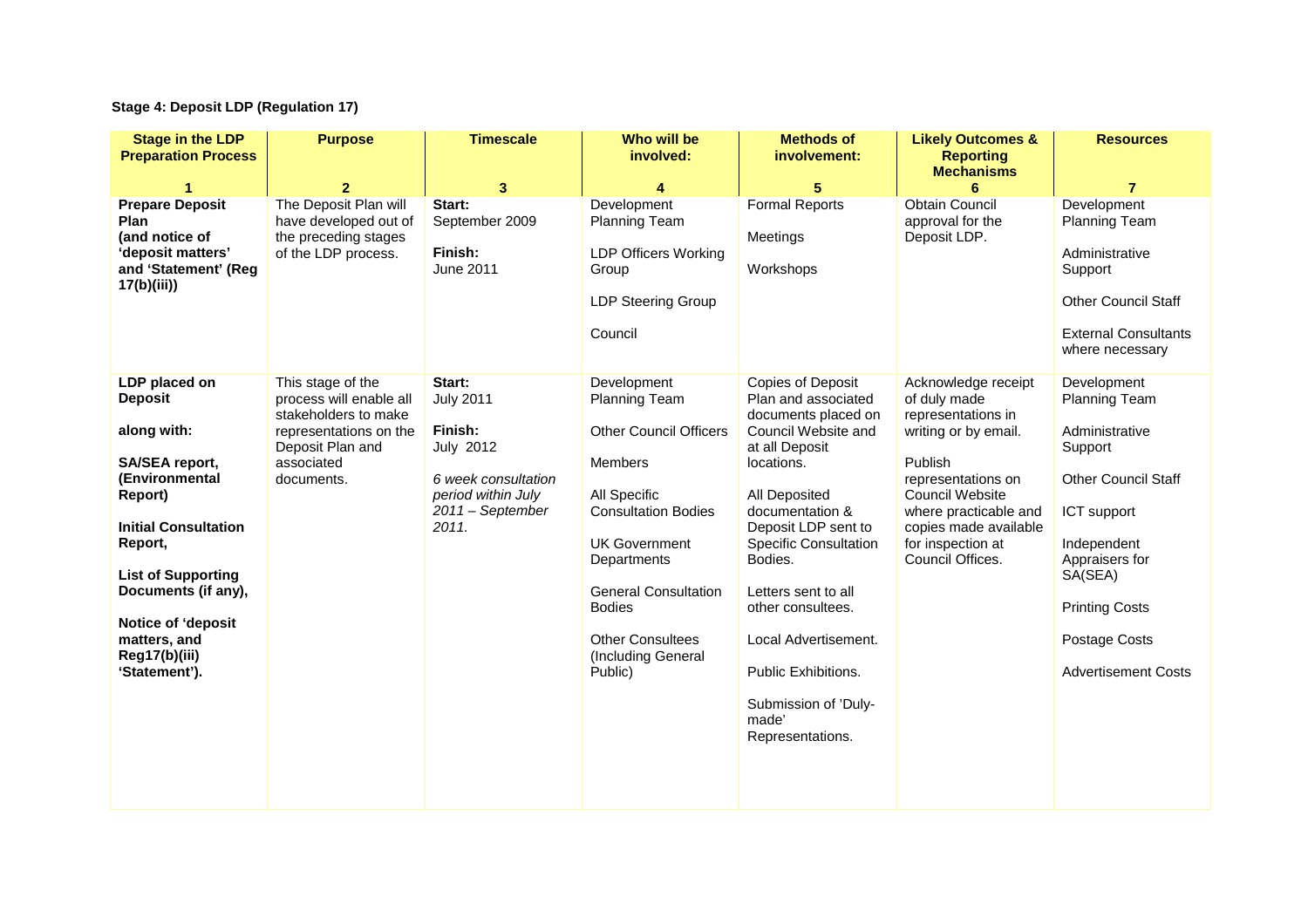| <b>Stage in the LDP</b><br><b>Preparation Process</b> | <b>Purpose</b>                                                                                                                                                                    | <b>Timescale</b>                                             | Who will be<br>involved:                                                                                                                                                                                                                                             | <b>Methods of</b><br>involvement:                                                          | <b>Likely Outcomes &amp;</b><br><b>Reporting</b><br><b>Mechanisms</b>                                                                                                                                                                                   | <b>Resources</b>                                                                                                                                                                                                                                      |
|-------------------------------------------------------|-----------------------------------------------------------------------------------------------------------------------------------------------------------------------------------|--------------------------------------------------------------|----------------------------------------------------------------------------------------------------------------------------------------------------------------------------------------------------------------------------------------------------------------------|--------------------------------------------------------------------------------------------|---------------------------------------------------------------------------------------------------------------------------------------------------------------------------------------------------------------------------------------------------------|-------------------------------------------------------------------------------------------------------------------------------------------------------------------------------------------------------------------------------------------------------|
| Feedback on<br>representations.                       | 2<br>This will provide the<br>opportunity to<br>consider all<br>representations<br>received to the<br>Deposit Plan, collate<br>the responses and<br>produce a feedback<br>report. | 3<br>Start:<br>September 2011<br>Finish:<br><b>July 2012</b> | 4<br>Development<br>Planning Team<br>LDP Key Stakeholder<br>Forum<br><b>LDP Officers Group</b><br>LDP Steering Group<br>Council<br>All Specific<br><b>Consultation Bodies</b><br><b>UK Government</b><br>Departments<br><b>General Consultation</b><br><b>Bodies</b> | 5<br>Meetings<br>Workshops<br>Written Information<br>dissemination via post<br>and e-mail. | Produce a Feedback<br>report to Council on<br>Representations<br>received during<br>Deposit of the LDP.<br>Publish on Council<br>Web-Site and place at<br>Deposit Locations.<br>Advise Stakeholders<br>of Availability of<br><b>Stakeholders Report</b> | Development<br><b>Planning Team</b><br>Administrative<br>Support<br><b>Other Council Staff</b><br><b>External Consultants</b><br>where necessary<br>ICT support<br>Independent<br>Appraisers for<br>SA(SEA)<br><b>Printing Costs</b><br>Postage Costs |
|                                                       |                                                                                                                                                                                   |                                                              | <b>Other Consultees</b><br>(Including General<br>Public)                                                                                                                                                                                                             |                                                                                            |                                                                                                                                                                                                                                                         |                                                                                                                                                                                                                                                       |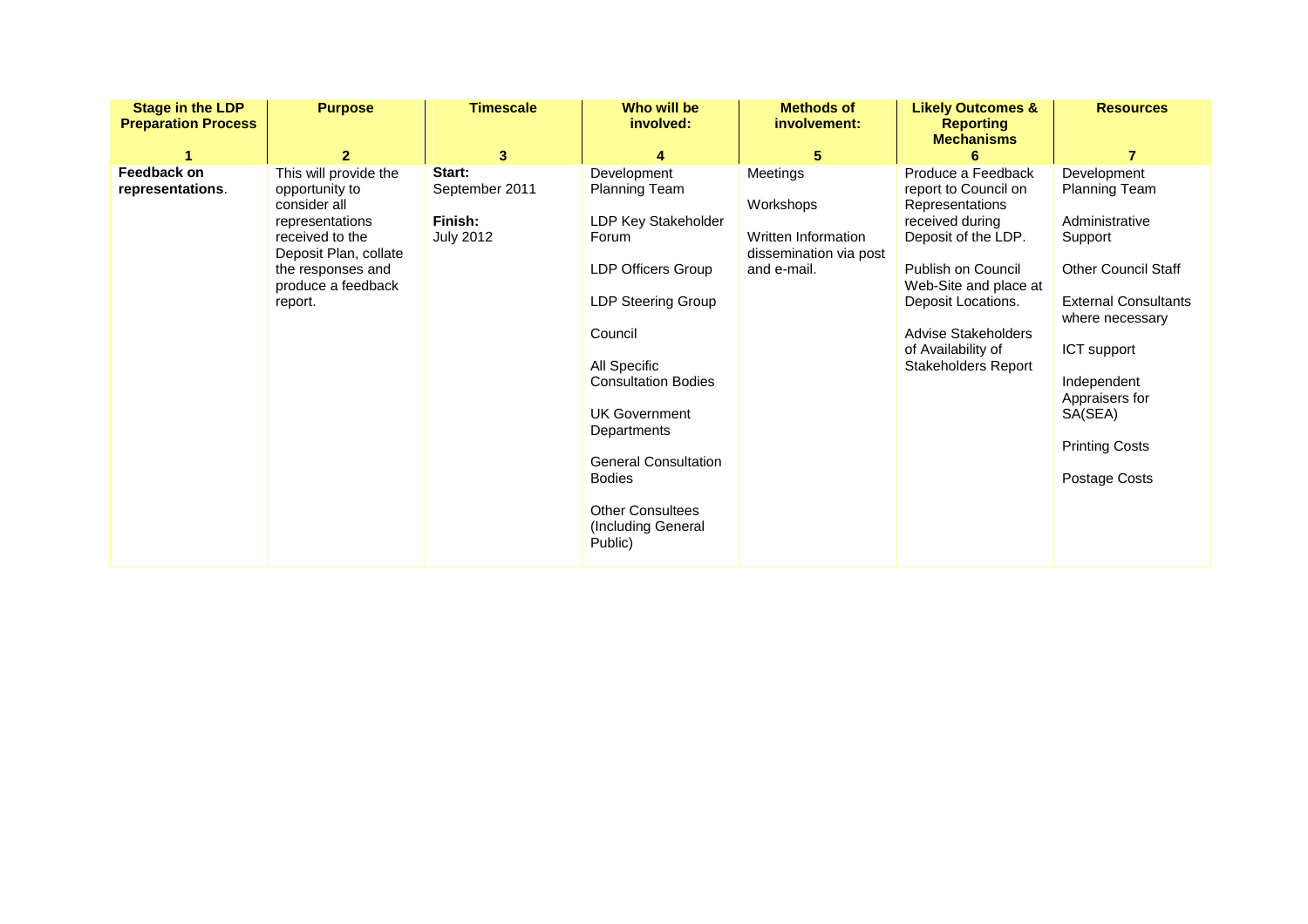**Stage 5: Advertisement of New or Alternative Site Proposals ' & SA(SEA) (Regulation 20/21)** 

| <b>Stage in the LDP</b><br><b>Preparation Process</b>                                                  | <b>Purpose</b>                                                                                                                                                                                                                                                                                                                                                                                                                                                                                      | <b>Timescale</b>                                                           | Who will be<br>involved:                                                                                                                                                                                                                                                                                                                                                             | <b>Methods of</b><br>involvement:                                                                                                                                                                                                                                                                                                                                                                                                       | <b>Likely Outcomes &amp;</b><br><b>Reporting</b><br><b>Mechanisms</b>                                                                                                                                                                                                                                                                                                                | <b>Resources</b>                                                                                                                                                                                                                                                                    |
|--------------------------------------------------------------------------------------------------------|-----------------------------------------------------------------------------------------------------------------------------------------------------------------------------------------------------------------------------------------------------------------------------------------------------------------------------------------------------------------------------------------------------------------------------------------------------------------------------------------------------|----------------------------------------------------------------------------|--------------------------------------------------------------------------------------------------------------------------------------------------------------------------------------------------------------------------------------------------------------------------------------------------------------------------------------------------------------------------------------|-----------------------------------------------------------------------------------------------------------------------------------------------------------------------------------------------------------------------------------------------------------------------------------------------------------------------------------------------------------------------------------------------------------------------------------------|--------------------------------------------------------------------------------------------------------------------------------------------------------------------------------------------------------------------------------------------------------------------------------------------------------------------------------------------------------------------------------------|-------------------------------------------------------------------------------------------------------------------------------------------------------------------------------------------------------------------------------------------------------------------------------------|
|                                                                                                        | $\overline{2}$                                                                                                                                                                                                                                                                                                                                                                                                                                                                                      | 3                                                                          |                                                                                                                                                                                                                                                                                                                                                                                      | 5                                                                                                                                                                                                                                                                                                                                                                                                                                       |                                                                                                                                                                                                                                                                                                                                                                                      | $\overline{7}$                                                                                                                                                                                                                                                                      |
| <b>6 week consultation</b><br>exercise on the New<br>or Alternative Site<br>representations.<br>SA/SEA | To provide interested<br>parties an opportunity<br>to make<br>representations on<br>new or alternative<br>sites proposals.<br>Enable the Council to<br>consider the response<br>to the alternative site<br>representations and<br>any subsequent<br>changes to the plan.<br>If possible, to agree<br>with substantive<br>objectors a 'Statement<br>of Common Ground'<br>in advance of the<br>submission of the LDP<br>to the Examination.<br>To SA/SEA the new or<br>alternative sites<br>proposals | 6 week consultation<br>period within October<br>$2011 - December$<br>2011. | Development<br><b>Planning Team</b><br>Council<br><b>LDP Steering Group</b><br>LDP Key Stakeholder<br>Forum (if appropriate)<br><b>LDP Officers Group</b><br><b>Other Council Officers</b><br>All Specific<br>consultation Bodies<br><b>UK Government</b><br>Departments<br><b>General Consultation</b><br><b>Bodies</b><br><b>Other Consultees</b><br>(Including General<br>Public) | Copies of New or<br><b>Alternative Site</b><br>Proposals made<br>available on Council<br>Website and at all<br>Deposit locations.<br>All Deposited<br>documentation &<br>Deposit LDP sent to<br><b>Specific Consultation</b><br>Bodies.<br>Letters sent to all<br>other consultees.<br>Local Advertisement.<br>Public Exhibitions.<br>Submission of 'Duly-<br>made'<br>Representations.<br>Local Advertisement.<br>Submission of 'Duly- | Acknowledge receipt<br>of duly made<br>representations to the<br>new or 'alternative site<br>proposals in writing or<br>by email.<br>Make available copies<br>of representations<br>received on Council<br>Website and at all<br>Deposit locations.<br>Produce a Feedback<br>report to Council on<br>the Representations<br>received to the new or<br>alternative site<br>proposals. | Development<br><b>Planning Team</b><br>Administrative<br>Support<br><b>Other Council Staff</b><br><b>External Consultants</b><br>where necessary<br>Independent<br>Appraisers for<br>SA(SEA)<br>ICT support<br><b>Printing Costs</b><br>Postage Costs<br><b>Advertisement Costs</b> |
|                                                                                                        |                                                                                                                                                                                                                                                                                                                                                                                                                                                                                                     |                                                                            |                                                                                                                                                                                                                                                                                                                                                                                      | made'<br>Representations.                                                                                                                                                                                                                                                                                                                                                                                                               |                                                                                                                                                                                                                                                                                                                                                                                      |                                                                                                                                                                                                                                                                                     |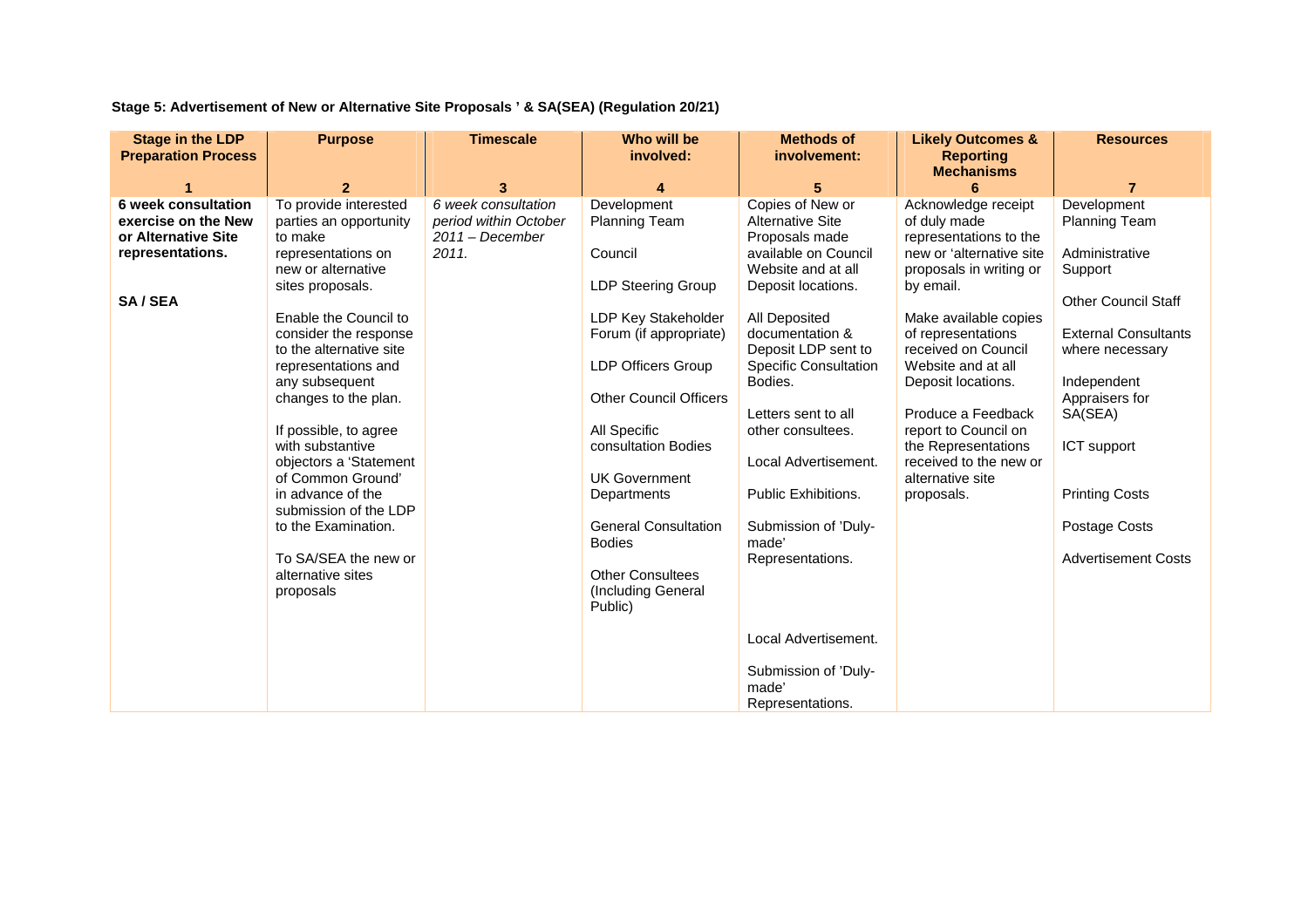### **INDICATIVE STAGES**

### **Stage 6: Submission and Examination (Regulation 22/23)**

| <b>Stage in the LDP</b><br><b>Preparation Process</b>                                                                                                                                                                                                                                                                                                                                                                                                                                                                | <b>Purpose</b>                                                                                                                                       | <b>Timescale</b>                             | Who will be<br>involved:                                                                                        | <b>Methods of</b><br>involvement:                                          | <b>Likely Outcomes &amp;</b><br><b>Reporting</b>                                                    | <b>Resources</b>                                                                                                                                                                                                          |
|----------------------------------------------------------------------------------------------------------------------------------------------------------------------------------------------------------------------------------------------------------------------------------------------------------------------------------------------------------------------------------------------------------------------------------------------------------------------------------------------------------------------|------------------------------------------------------------------------------------------------------------------------------------------------------|----------------------------------------------|-----------------------------------------------------------------------------------------------------------------|----------------------------------------------------------------------------|-----------------------------------------------------------------------------------------------------|---------------------------------------------------------------------------------------------------------------------------------------------------------------------------------------------------------------------------|
|                                                                                                                                                                                                                                                                                                                                                                                                                                                                                                                      |                                                                                                                                                      |                                              |                                                                                                                 |                                                                            | <b>Mechanisms</b>                                                                                   |                                                                                                                                                                                                                           |
| <b>Submission of LDP</b><br>and associated<br><b>Documents to</b><br><b>National Assembly</b><br>for Wales and<br><b>Planning</b><br>Inspectorate which<br>includes:<br><b>Deposit LDP</b><br><b>Final Sustainability</b><br><b>Appraisal Report</b><br><b>Supporting</b><br>Evidence-base<br><b>Material</b><br>Copy of the CIS<br><b>Consultation Report</b><br>Copy of all<br>representations<br>made to the deposit<br>Plan<br>A statement of<br>suggested main<br>issues for<br>consideration at<br>examination | $\overline{2}$<br>To submit LDP and<br>Associated<br>documents to National<br>Assembly for Wales<br>and Planning<br>Inspectorate for<br>Examination. | 3 <sup>2</sup><br>Start:<br><b>July 2012</b> | Δ<br>Development<br>Planning Team<br>Programme Officer<br>Welsh Assembly<br>Government<br>Planning Inspectorate | 5 <sub>5</sub><br>Formal Submission of<br>LDP and Associated<br>documents. | 6<br>Service Level<br>Agreement with<br>Planning Inspectorate<br>for conduct of the<br>Examination. | Development<br>Planning Team<br>Administrative<br>Support<br>Appointment of<br>Programme Officer for<br>Independent<br>Examination<br>ICT Support<br><b>Printing Costs</b><br>Postage Costs<br><b>Advertisement Costs</b> |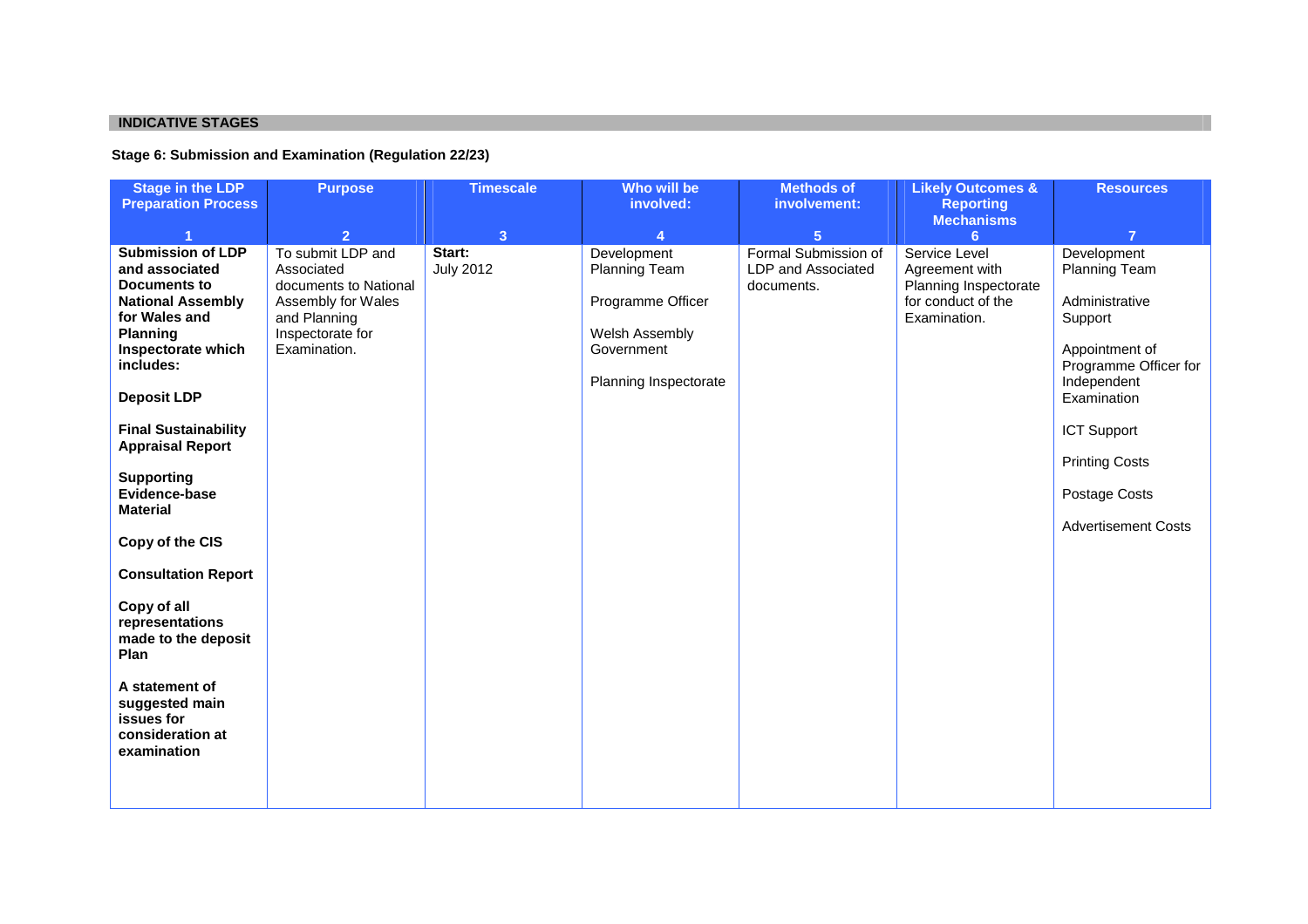| <b>Stage in the LDP</b><br><b>Preparation Process</b>       | <b>Purpose</b>                                                                                                                                   | <b>Timescale</b>                                                                                                                                                                     | Who will be<br>involved:                                                                                                                     | <b>Methods of</b><br>involvement:                                                                                                                                          | <b>Likely Outcomes &amp;</b><br><b>Reporting</b> | <b>Resources</b>                                                                                                                                                                                           |
|-------------------------------------------------------------|--------------------------------------------------------------------------------------------------------------------------------------------------|--------------------------------------------------------------------------------------------------------------------------------------------------------------------------------------|----------------------------------------------------------------------------------------------------------------------------------------------|----------------------------------------------------------------------------------------------------------------------------------------------------------------------------|--------------------------------------------------|------------------------------------------------------------------------------------------------------------------------------------------------------------------------------------------------------------|
|                                                             | $\overline{2}$                                                                                                                                   | 3                                                                                                                                                                                    |                                                                                                                                              | $5\phantom{.0}$                                                                                                                                                            | <b>Mechanisms</b><br>6                           | $\overline{7}$                                                                                                                                                                                             |
| <b>Pre-examination</b><br>meeting                           | The Independent<br>Planning Inspector will<br>advise on examination<br>procedures and<br>format.                                                 | October $2012 -$<br>January 2013                                                                                                                                                     | Planning Inspectorate<br>Development<br><b>Planning Team</b><br>Programme Officer<br>All Representors<br>All Stakeholders                    | <b>Direct Contact with</b><br>Representors at Pre-<br><b>Examination Meeting</b><br>Press Release<br>Information on Council<br>Web Site and at<br><b>Deposit Locations</b> |                                                  | Development<br>Planning Team<br>Administrative<br>Support<br><b>Other Council Staff</b><br>Programme Officer<br><b>ICT Support</b><br><b>Printing Costs</b><br>Postage Costs<br><b>Advertisement Costs</b> |
| <b>Notification of</b><br>Independent<br><b>Examination</b> | To ensure that<br>stakeholders and<br>representors are<br>advised that an<br>Independent<br>Examination into the<br>LDP will be taking<br>place. | October 2012-<br>January 2013<br>Notification of<br>Independent<br>Examination must be<br>advertised at least 6<br>weeks before the<br>opening of the<br>Independent<br>Examination. | Development<br><b>Planning Team</b><br>Programme Officer<br>Planning Inspectorate<br>All Representors<br>All Stakeholders                    | Written dissemination<br>via post and e-mail<br>regarding Examination<br><b>Local Advertisement</b>                                                                        |                                                  | As above                                                                                                                                                                                                   |
| Independent<br><b>Examination</b>                           | The examination will<br>determine whether the<br>LDP is "sound" and<br>consider the<br>representations made<br>in respect of it.                 | Start:<br>November 2012<br>Finish:<br>August 2013                                                                                                                                    | Planning Inspectorate<br>All Representors<br>Other Consultees and<br><b>Stakeholders</b><br>(including the general<br>public)<br>Development | <b>Round Table</b><br>Discussions /<br>Hearings / Formal<br>Hearings<br>Written<br>Representations                                                                         | <b>Inspectors Report</b>                         | Service Level<br>Agreement with<br>Planning Inspectorate.<br>Development<br><b>Planning Team</b><br>Administrative<br>Support                                                                              |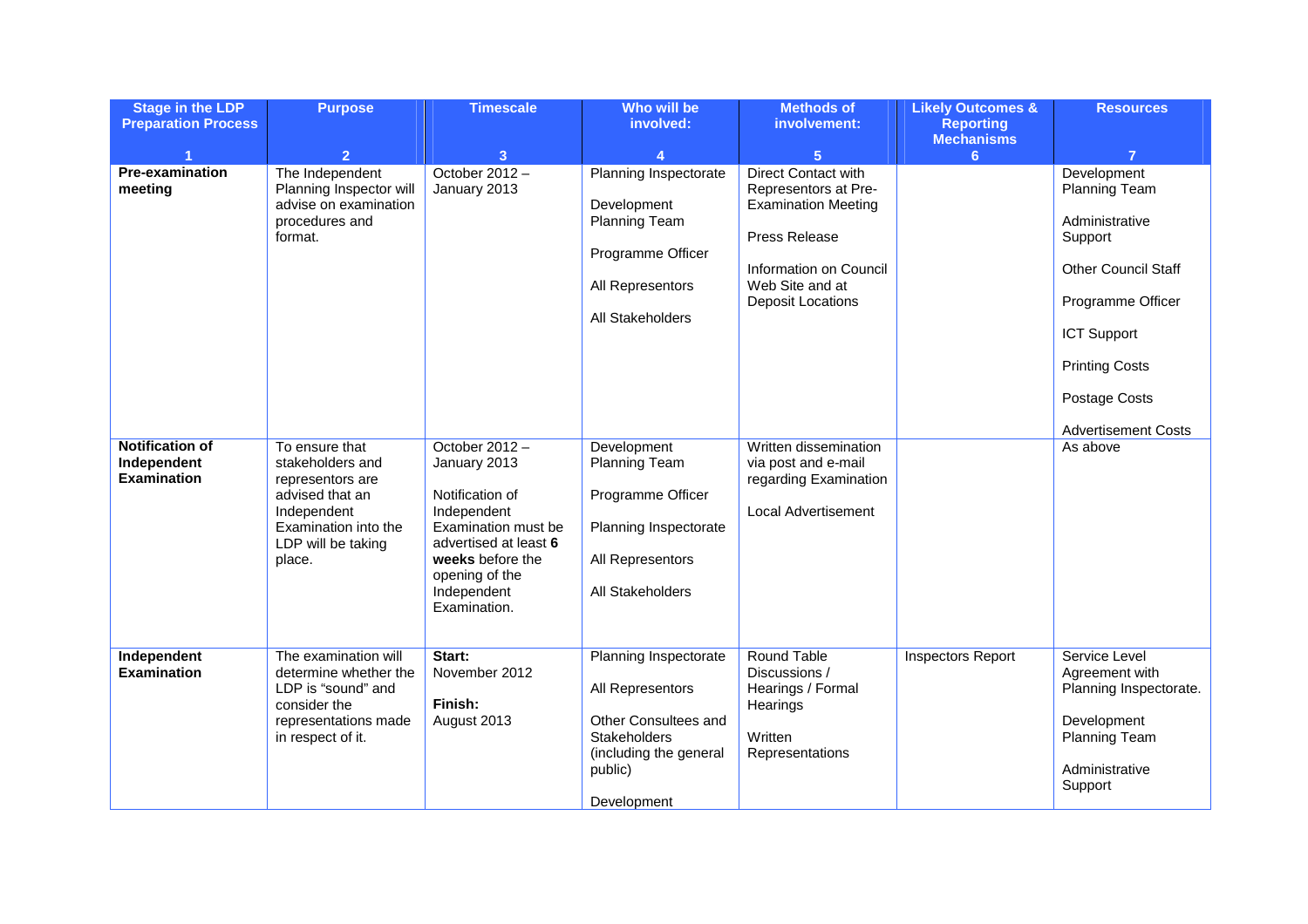| <b>Stage in the LDP</b><br><b>Preparation Process</b> | <b>Purpose</b> | <b>Timescale</b> | Who will be<br>involved:             | <b>Methods of</b><br>involvement: | <b>Likely Outcomes &amp;</b><br><b>Reporting</b><br><b>Mechanisms</b> | <b>Resources</b>                     |
|-------------------------------------------------------|----------------|------------------|--------------------------------------|-----------------------------------|-----------------------------------------------------------------------|--------------------------------------|
|                                                       | 2              | $\overline{3}$   | $\overline{4}$                       | 5 <sup>5</sup>                    | 6.                                                                    | 7                                    |
|                                                       |                |                  | <b>Planning Team</b>                 |                                   |                                                                       | <b>Other Council Staff</b>           |
|                                                       |                |                  | <b>Other Council Staff</b>           |                                   |                                                                       | Independent<br>Appraisers for        |
|                                                       |                |                  | Programme Officer                    |                                   |                                                                       | SA(SEA) as advisors                  |
|                                                       |                |                  | Independent                          |                                   |                                                                       | External Consultants /               |
|                                                       |                |                  | Appraisers for<br>SA(SEA)            |                                   |                                                                       | Legal Representation<br>if necessary |
|                                                       |                |                  | <b>External Consultants</b><br>Legal |                                   |                                                                       | <b>ICT Support</b>                   |
|                                                       |                |                  | Representation<br>appointed if       |                                   |                                                                       | <b>Printing Costs</b>                |
|                                                       |                |                  | necessary                            |                                   |                                                                       | Postage Costs                        |
|                                                       |                |                  |                                      |                                   |                                                                       | <b>Advertisement Costs</b>           |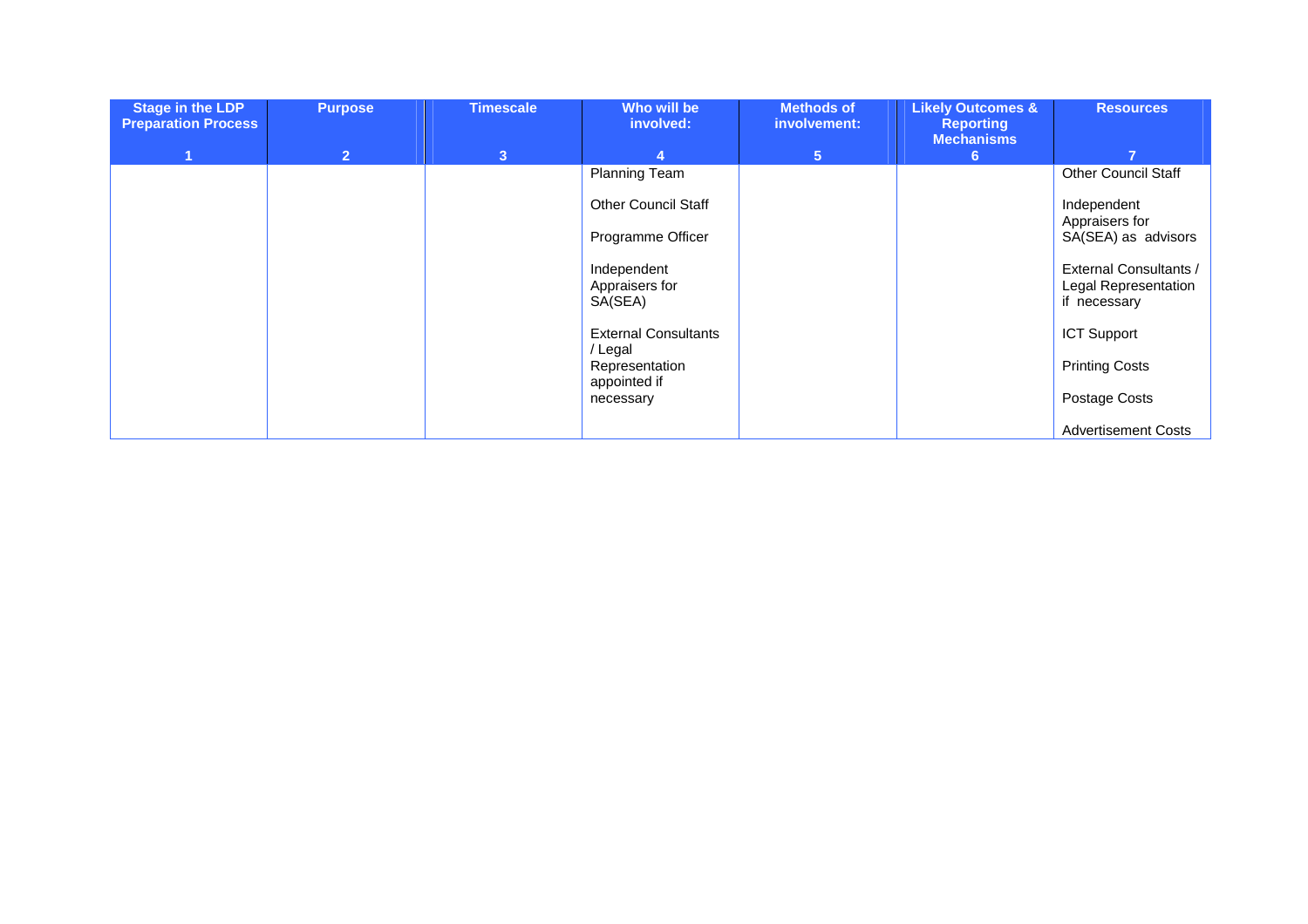## **Stage 7: Inspectors Report (Regulation 24)**

| <b>Stage in the LDP</b><br><b>Preparation Process</b> | <b>Purpose</b>                                                                                                                                                                                                                                                               | <b>Timescale</b>                               | Who will be<br>involved:                                                    | <b>Methods of</b><br>involvement:                                                                                                                                                       | <b>Likely Outcomes &amp;</b><br><b>Reporting</b><br><b>Mechanisms</b>                                                                                                                                                     | <b>Resources</b>                                                                                                                                                                                           |
|-------------------------------------------------------|------------------------------------------------------------------------------------------------------------------------------------------------------------------------------------------------------------------------------------------------------------------------------|------------------------------------------------|-----------------------------------------------------------------------------|-----------------------------------------------------------------------------------------------------------------------------------------------------------------------------------------|---------------------------------------------------------------------------------------------------------------------------------------------------------------------------------------------------------------------------|------------------------------------------------------------------------------------------------------------------------------------------------------------------------------------------------------------|
|                                                       | $\overline{2}$                                                                                                                                                                                                                                                               | 3                                              |                                                                             | 5                                                                                                                                                                                       |                                                                                                                                                                                                                           |                                                                                                                                                                                                            |
| Receive Inspectors<br>Report                          | After the examination.<br>the Inspector will<br>produce a binding<br>report identifying<br>proposed changes to<br>the LDP. The authority<br>will have the<br>opportunity before the<br>Inspectors report is<br>finalised, to request<br>the correction of<br>factual errors. | Before August 2013 at<br>the latest.           | Development<br><b>Planning Team</b><br><b>LDP Officers Group</b><br>Council | Written dissemination<br>via post and e-mail.<br>Meetings                                                                                                                               | Advise Council of<br>receipt of Inspectors<br>Report.<br>Council is required to<br>adopt the final LDP<br>incorporating the<br>Inspector's<br>recommendations<br>within 8 weeks and<br>agree its 'Adoption<br>Statement'. | Service Level<br>Agreement with<br>Planning Inspectorate.<br>Development<br><b>Planning Team</b><br>Administrative<br>Support<br><b>Other Council Staff</b><br><b>ICT Support</b><br><b>Printing Costs</b> |
| Publication of Final<br><b>Inspectors Report</b>      | The authority will<br>make copies of the<br>Inspector report and<br>its suggested changes<br>available for public<br>inspection within 4<br>weeks of its receipt.                                                                                                            | <b>Before September</b><br>2013 at the latest. | Development<br><b>Planning Team</b><br>Council                              | Letters sent to all<br>consultees advising<br>availability of<br>Inspectors Report.<br>Copies of Inspectors<br>Report placed on<br>Council Web Site and<br>at all deposit<br>locations. | Council to notify its<br>intention to adopt the<br>LDP as soon as<br>possible (or in any<br>event within a further<br>4 weeks).                                                                                           | Development<br><b>Planning Team</b><br>Administrative<br>Support<br><b>ICT Support</b><br><b>Printing Costs</b><br>Postage Costs<br><b>Advertisement Costs</b>                                             |